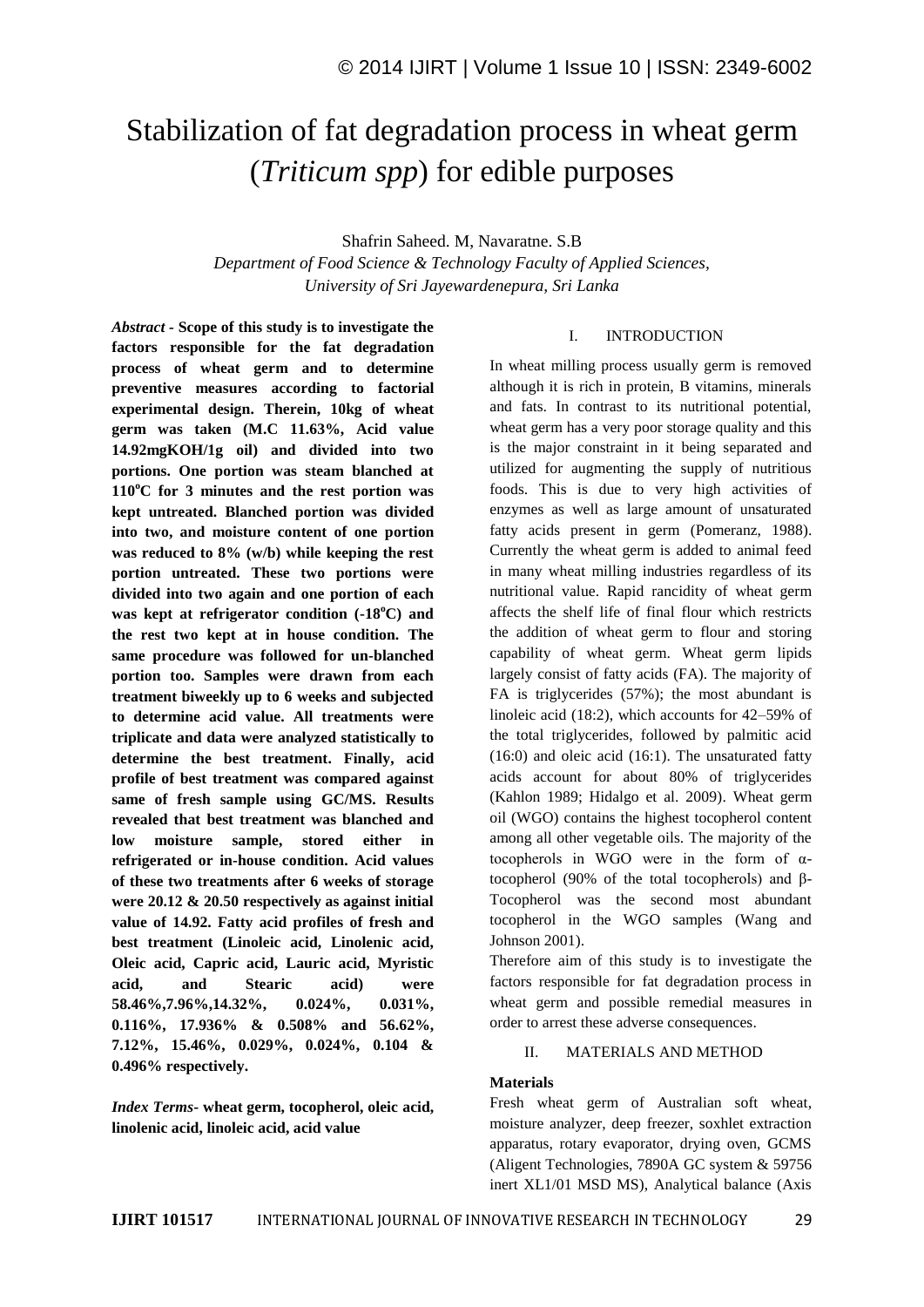AG220C), Magnetic stir (Microsil, India), Thermometer, Water bath (Microsil, India), Chemicals (AR, Sigma, Fisher, UK) and glassware. **Methodology**

## **Experimental design**

This study was conducted according to two factor factorial experiment design, using 3 variables at two levels namely heat treatment (blanched & unblanched), reduction of moisture content (14% &  $8\%$ ) and storage condition (refrigerated  $\&$  in house condition). About 10kg of wheat germ was taken and divided into two portions. One portion was

steam blanched at  $110^{\circ}$ C for 3 minutes and the rest portion was kept untreated. Blanched portion was divided into two again and moisture content of one portion was reduced to 8% (w/b) while keeping the rest at 14%. These two portions were divided into two again and one portion of each was kept at refrigerator condition  $(-18^{\circ}\text{C})$  and the rest two portions were kept at in house condition (RH: 68- 72%, Temp:  $26-28$ °C). Same procedure was followed for un-blanched portion of wheat germ too. The experiment design of the study is shown in figure 1.



#### **Fig. 1 Experimental design**

Samples were drawn from each treatment biweekly and subjected to oil extraction using soxhlet apparatus and extracted oils were used to analyze the acid value according to AOAC Official method, 1984, 996.01.

## **Determination of moisture content in wheat germ**

Moisture content of fresh wheat germ was measured according to AOAC Air oven method 925.10 using an instant moisture analyzer (AnD MX-50).

**Sample preparation for GCMS analysis (preparation of fatty acids methyl esters [FAME]) & GCMS analysis**

*Preparation of Sodium methoxide*

About 2.3 g of sodium were measured by analytical balance & transfer to the titration flask. Methanol was added drop wise & mixed well. Finally 100 ml of methanol were added & mixed well. *Method*

0.5g of oil sample was measured in to a boiling tube (titration flask) using analytical balance. It was dissolved with 3 ml of benzene & added 5 ml of sodium methoxide, & 10 ml of methanol respectively and mixed well. It was heated on a magnetic string heater for about 1.5 hours at 55oC. Then it was taken from the stir & cool to the room temperature. About 10 ml of distilled water was added to it and mixed well (a white color emulsion will form when the FAME is completely form). After that 10 ml of diethyl ether was added into it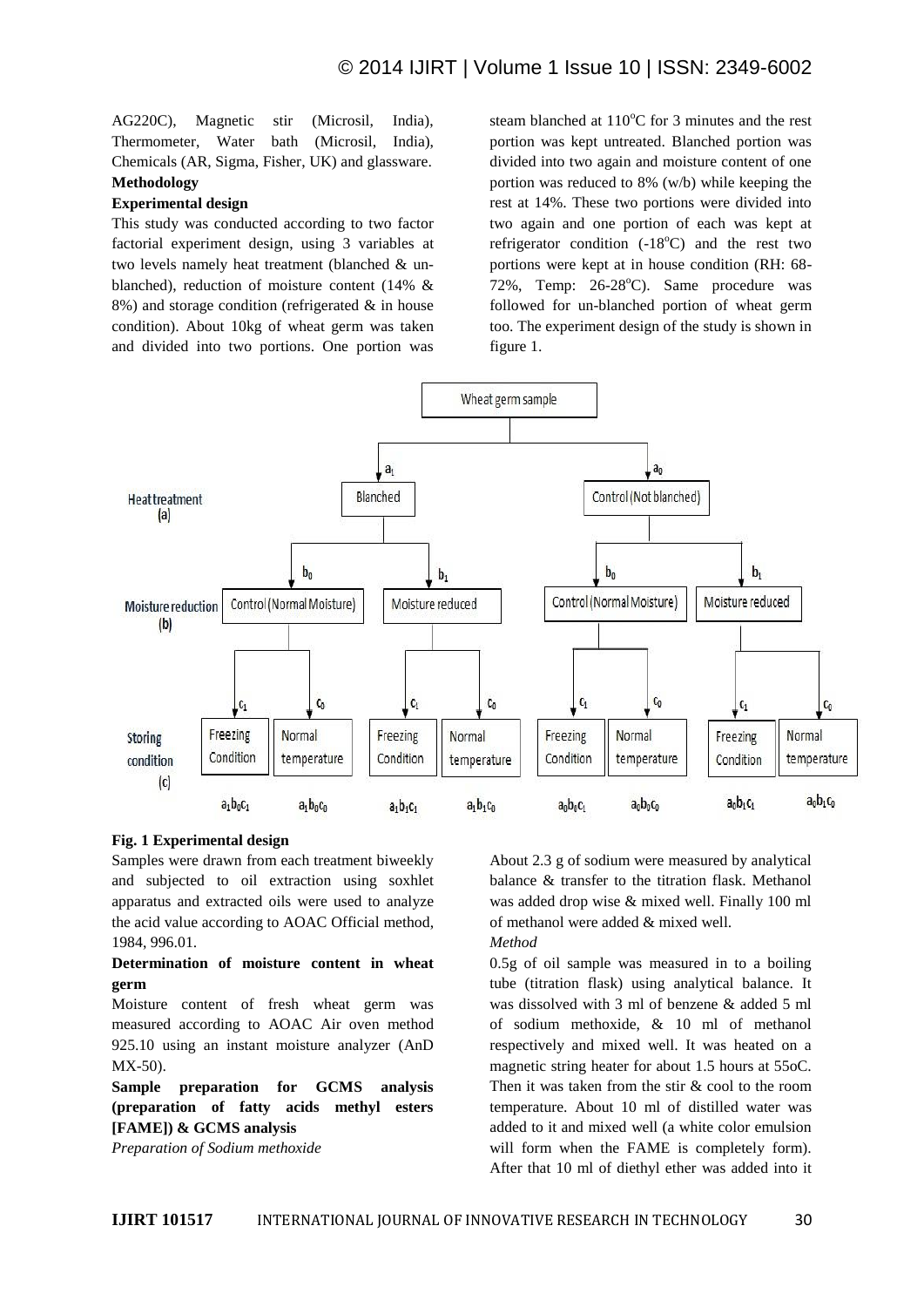& shaken well, and kept it until the layer separation. The diethyl ether layer was separated by using a dropper & it was concentrated using a water bath. FAME solution was filled into the GCMC vial (Vial was cleaned firstly with distilled water, then diethyl ether & dried in a moisture oven). The prepared vials were run in GCMS machine. Fatty acid profile was carried out to a oil sample which was extracted from fresh wheat germ sample of Australian soft wheat and a oil sample which was extracted from best stabilized wheat germ sample according acid value and statistical analysis of the experiment.

## III. RESULTS AND DISCUSSION

**Acid value of samples during 6 weeks of storage** Acid value of 8 treatment combinations pertaining to 6 weeks storage (2 week intervals) are given in figure 2



**Fig. 2 Development of acid value of treatments during storage**

According to figure 2, acid values of all treatments are steadily increasing up to 6 week period of storage except the treatment  $a_1b_1c_1$  (Blanched, low moisture and freeze) and  $a_1b_1c_0$  (Blanched, low moisture and in-house condition storage) as their increment is least. The bad treatment combination was  $a_0b_0c_1$  (un-blanched, moisture uncontrolled and freeze) because, development of acid value of this treatment was as almost same as the control treatment.

Reasons for development of low acid values in best treatments were due to controlling of hydrolytic and oxidative rancidity by lowering moisture content and applying a heat treatment to the wheat germ. Because, rancidity process of oils usually occurs as a result of high moisture content (Hydrolytic rancidity) & presence of enzymes in the host and atmospheric oxygen in the stored environment.

Hydrolytic rancidity is caused by the breaking down of a lipid into its basic component such as fatty acids and glycerol as shown in figure 3.

| triglycéride |                                  | 10 <sub>n</sub><br>carboxylate | glycérol  |
|--------------|----------------------------------|--------------------------------|-----------|
| $CH7=OOC-R$  |                                  |                                | $CH = OH$ |
| CH-OOC-R     | $+ 3HO$ $- 3R - COO$ $+ CH - OH$ |                                |           |
| $CH7=OOC-R$  |                                  |                                | $CH=OH$   |

#### **Fig. 3 Hydrolytic rancidity process**

Presence of water and lipase enzymes in the wheat germ itself along with high temperature in the stored environment cause to accelerate the rate of hydrolization of fatty acids (Mumtaz shaheen et al, 2010). Developed fatty acids in wheat germ further subjected to auto, photo and enzymatic oxidation process. However, since all of these treatments were kept under in-house and refrigerator conditions influence of photo oxidation is negligible. Moreover treatments undergone with heat were also free from enzymatic oxidation due to destruction of lipases.

Therefore, reason behind the development of low acid value in best treatment was due to destruction of lipase enzymes as a result of the heat treatment. Moreover, as this treatment has undergone moisture reduction (8%), the low moisture content itself retards the hydrolytic rancidity process too. Therefore  $a_1b_1c_0$  treatment is the best treatment due to devoid of lipase activity and hydrolytic rancidity. On the other hand, as this treatment was kept under refrigerator condition  $(-18^{\circ}C)$ , the low temperature in the storage condition also impedes the rancidity process further.

In order to scrutinize this conclusion further, data were analyzed statistically using ANOVA and F ratio value for each factor.

According to the F table value ( $F_4^1 = 7.71$ ), the treatments subjected to blanching  $(a_1)$ , low moisture content  $(b_1)$  and storing under refrigerator condition  $(c_1)$  having the calculated F ratio value of 39.9, 9.23 and 1.92 respectively.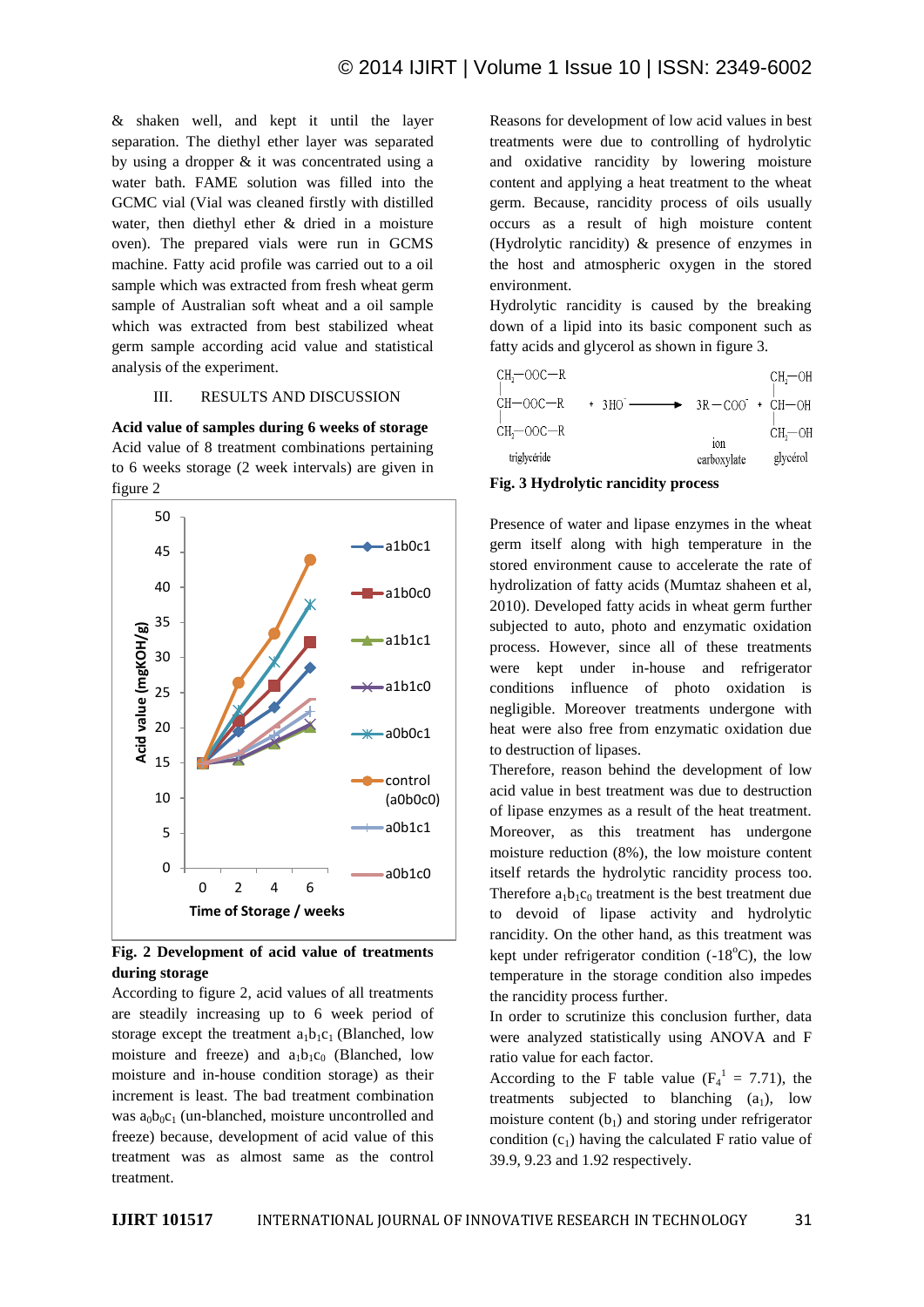Statistical analysis also indicate that reducing the moisture content and blanching having a significant effect on stabilizing the wheat germ as F ratio values of them are higher than that of table value. But freezing has not shown any significant influence in preventing the rancidity of wheat germ. Therefore, best treatment in stabilizing the wheat germ is blanching and maintaining it at low moisture content.

## **Change occurrence on fatty acid profile of wheat germ during storage**

To further validate the above results fatty acid profile of fresh wheat germ and best treatment  $a_1b_1c_0$  (blanched and low moisture) were analyzed according to GC/MS and results are shown in table 1;

| <b>IUPAC Name</b>                             | <b>Fatty acids</b> | percentage of fatty acids | percentage of fatty acids    |
|-----------------------------------------------|--------------------|---------------------------|------------------------------|
|                                               |                    | in fresh sample           | in best sample $(a_1b_1c_0)$ |
| Decanoic acid                                 | Capric acid        | 0.024                     | 0.029                        |
| Dodecanoic acid                               | Lauric acid        | 0.031                     | 0.024                        |
| Tetradecanoic acid                            | Myristic acid      | 0.116                     | 0.104                        |
| hexadecanoic acid                             | Palmitic acid      | 17.936                    | 17.541                       |
| Octadecanoic acid                             | Stearic acid       | 0.508                     | 0.496                        |
| Octadec-9-enoic acid                          | Oleic acid         | 14.324                    | 15.462                       |
| 9,12-Octadecadienoic<br>acid                  | Linoleic acid      | 58.460                    | 56.624                       |
| Alpha<br>$9.12.15 -$<br>octadecatrienoic acid | Linolenic acid     | 7.964                     | 7.124                        |

|  |  | Table 1: Fatty acid profile of fresh and best treated wheat germ oil |
|--|--|----------------------------------------------------------------------|
|--|--|----------------------------------------------------------------------|

The data given in table 1 clearly indicates that fatty acid profile of fresh wheat germ sample is almost similar to the fatty acid profile of best treated sample  $(a_1b_1c_0)$ . Because this treatment more or less devoid of the influence of hydrolytic rancidity and enzymatic rancidity due to low moisture and heat treatment (Inactivation of lipases).

Moreover, saturated and unsaturated fatty acid profiles of fresh wheat germ and best treatment  $(a_1b_1c_0)$  were also compared and results are shown in figure 4.



**Fig. 4 saturated and unsaturated fatty acid profile of fresh and best treated wheat germ sample**

The fig. 4 also clearly illustrates, that best treatments in controlling of acid value of wheat germ is heat treatment and maintaining the low moisture content.